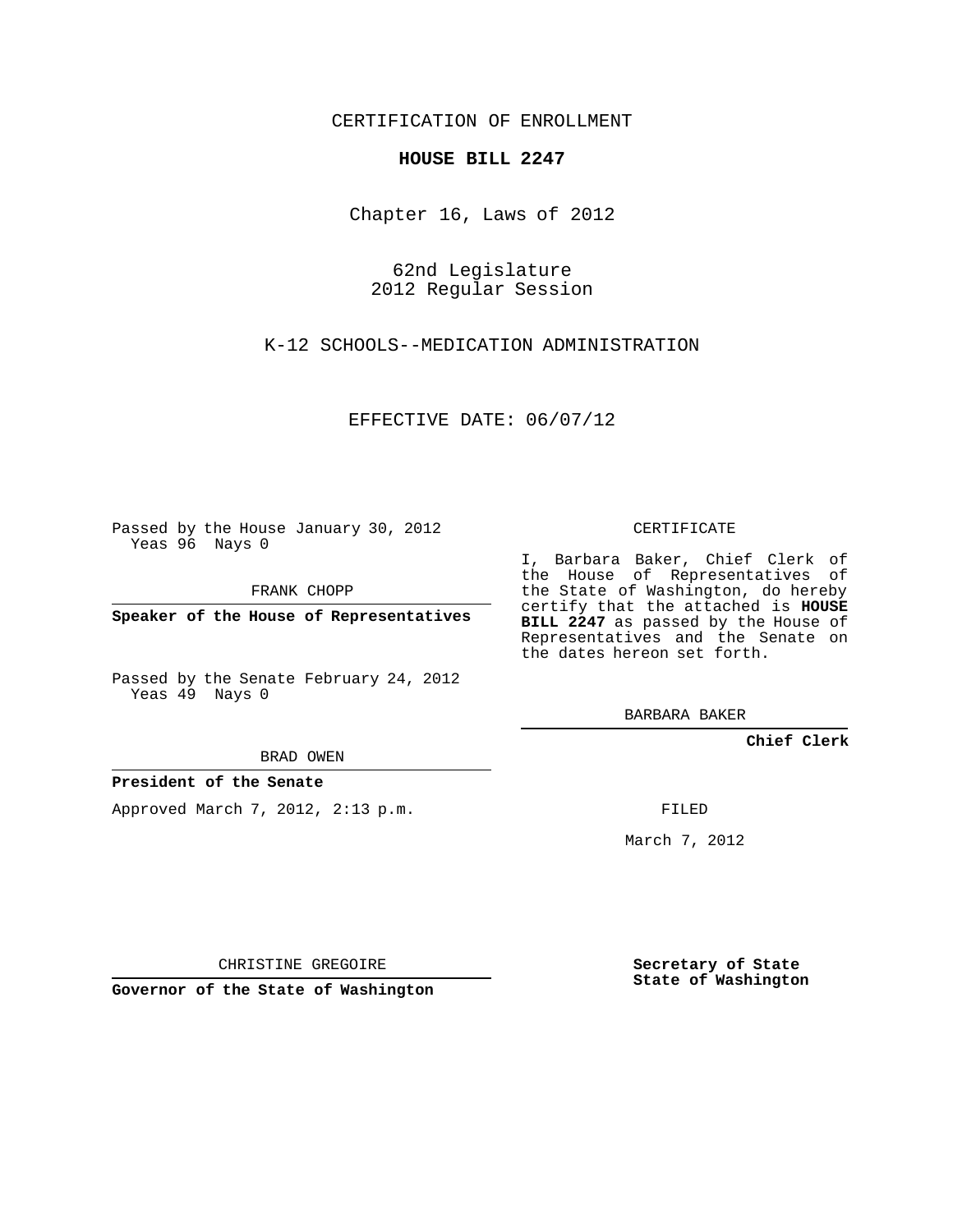## **HOUSE BILL 2247** \_\_\_\_\_\_\_\_\_\_\_\_\_\_\_\_\_\_\_\_\_\_\_\_\_\_\_\_\_\_\_\_\_\_\_\_\_\_\_\_\_\_\_\_\_

\_\_\_\_\_\_\_\_\_\_\_\_\_\_\_\_\_\_\_\_\_\_\_\_\_\_\_\_\_\_\_\_\_\_\_\_\_\_\_\_\_\_\_\_\_

Passed Legislature - 2012 Regular Session

## **State of Washington 62nd Legislature 2012 Regular Session**

**By** Representatives Green, Cody, Billig, Fitzgibbon, Reykdal, Maxwell, Jinkins, Finn, Moeller, and Ryu

Read first time 01/10/12. Referred to Committee on Health Care & Wellness.

 AN ACT Relating to expanding the types of medications that a public or private school employee may administer to include topical medication, eye drops, and ear drops; and amending RCW 28A.210.260 and 28A.210.270.

5 BE IT ENACTED BY THE LEGISLATURE OF THE STATE OF WASHINGTON:

 6 **Sec. 1.** RCW 28A.210.260 and 2000 c 63 s 1 are each amended to read 7 as follows:

 Public school districts and private schools which conduct any of grades kindergarten through the twelfth grade may provide for the administration of oral medication, topical medication, eye drops, or 11 ear drops of any nature to students who are in the custody of the school district or school at the time of administration, but are not required to do so by this section, subject to the following conditions: (1) The board of directors of the public school district or the governing board of the private school or, if none, the chief administrator of the private school shall adopt policies which address the designation of employees who may administer oral medications, 18 topical medications, eye drops, or ear drops to students, the acquisition of parent requests and instructions, and the acquisition of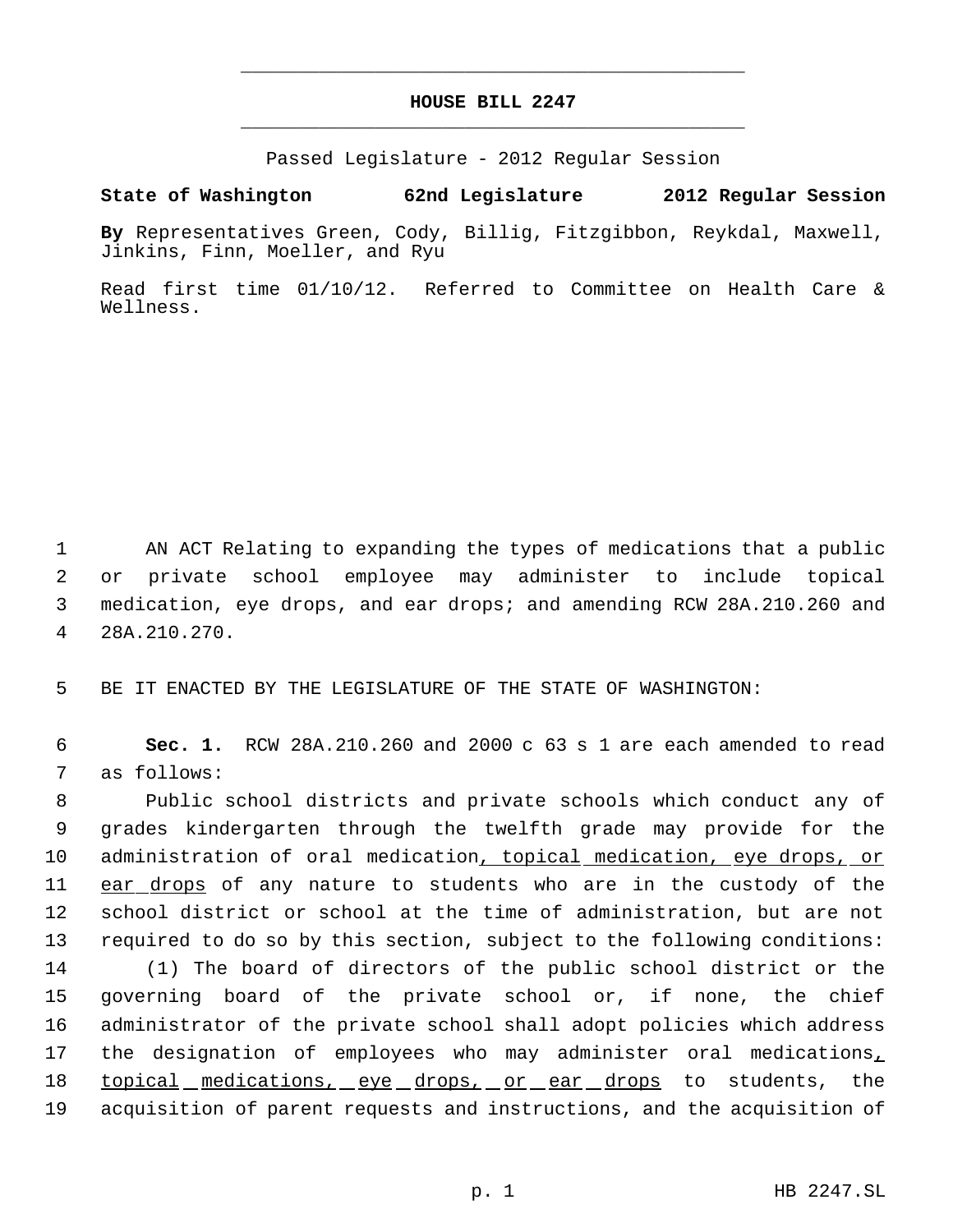requests from licensed health professionals prescribing within the scope of their prescriptive authority and instructions regarding students who require medication for more than fifteen consecutive school days, the identification of the medication to be administered, the means of safekeeping medications with special attention given to the safeguarding of legend drugs as defined in chapter 69.41 RCW, and the means of maintaining a record of the administration of such medication;

 (2) The board of directors shall seek advice from one or more licensed physicians or nurses in the course of developing the foregoing policies;

 (3) The public school district or private school is in receipt of a written, current and unexpired request from a parent, or a legal guardian, or other person having legal control over the student to 15 administer the medication to the student;

 (4) The public school district or the private school is in receipt of (a) a written, current and unexpired request from a licensed health professional prescribing within the scope of his or her prescriptive authority for administration of the medication, as there exists a valid health reason which makes administration of such medication advisable during the hours when school is in session or the hours in which the student is under the supervision of school officials, and (b) written, current and unexpired instructions from such licensed health professional prescribing within the scope of his or her prescriptive authority regarding the administration of prescribed medication to students who require medication for more than fifteen consecutive workdays;

 (5) The medication is administered by an employee designated by or pursuant to the policies adopted pursuant to subsection (1) of this section and in substantial compliance with the prescription of a licensed health professional prescribing within the scope of his or her prescriptive authority or the written instructions provided pursuant to subsection (4) of this section;

 (6) The medication is first examined by the employee administering the same to determine in his or her judgment that it appears to be in the original container and to be properly labeled; and

 (7) The board of directors shall designate a professional person licensed pursuant to chapter 18.71 RCW or chapter 18.79 RCW as it